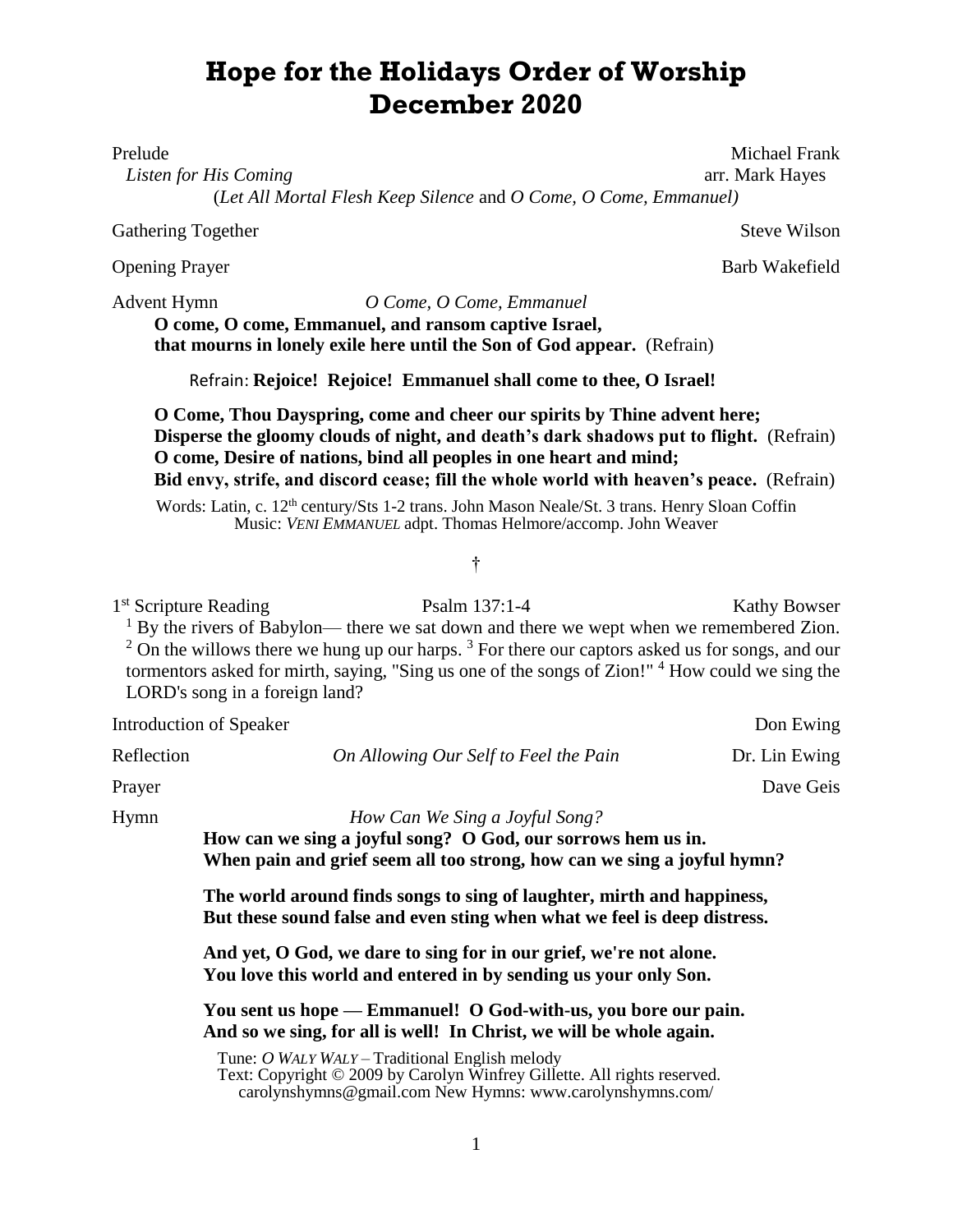†

 $2<sup>nd</sup>$  Scripture Reading 1 Kings 19:11-12 (The Message) Esther Gass  $11$  Then [Elijah] was told, "Go, stand on the mountain at attention before GOD. GOD will pass by." A hurricane wind ripped through the mountains and shattered the rocks before GOD, but GOD wasn't to be found in the wind; after the wind an earthquake, but GOD wasn't in the earthquake; <sup>12</sup> and after the earthquake fire, but GOD wasn't in the fire; and after the fire a gentle and quiet whisper.

Reflection *On Honoring Our Pain at Christmas* Dr. Ewing

Prayer Ellen Jubeck

### Hymn *God is Calling*

**God is calling through the whisper of the Spirit's deepest sighs, through the thrill of sudden beauties that can catch us by surprise. Flash of lightning, crash of thunder; hush of stillness, rush of wonder: God is calling – can you hear? God is calling, can you hear?**

**God is calling through the voices of our neighbors' urgent prayers, through their longing for redemption and for rescue from despair. Place of hurt or face of needing; strident cry or silent pleading: God is calling – can you hear? God is calling, can you hear?**

> Words; Mary Louise Bringle Music: *W ŻŁOBIE LEŻY* – Polish Carol/harm. Wilbur Lee

#### †

3 rd Scripture Reading Luke 2:1-20 Jan Hepler <sup>1</sup> In those days a decree went out from Emperor Augustus that all the world should be registered.  $2$  This was the first registration and was taken while Quirinius was governor of Syria.  $3$  All went to their own towns to be registered. <sup>4</sup> Joseph also went from the town of Nazareth in Galilee to Judea, to the city of David called Bethlehem, because he was descended from the house and family of David.<sup>5</sup> He went to be registered with Mary, to whom he was engaged and who was expecting a child.  $6$  While they were there, the time came for her to deliver her child.  $7$  And she gave birth to her firstborn son and wrapped him in bands of cloth, and laid him in a manger, because there was no place for them in the inn.  $8$  In that region there were shepherds living in the fields, keeping watch over their flock by night. <sup>9</sup>Then an angel of the Lord stood before them, and the glory of the Lord shone around them, and they were terrified.  $^{10}$  But the angel said to them, "Do not be afraid; for see—I am bringing you good news of great joy for all the people:  $11$  to you is born this day in the city of David a Savior, who is the Messiah, the Lord.  $12$  This will be a sign for you: you will find a child wrapped in bands of cloth and lying in a manger." <sup>13</sup> And suddenly there was with the angel a multitude of the heavenly host, praising God and saying,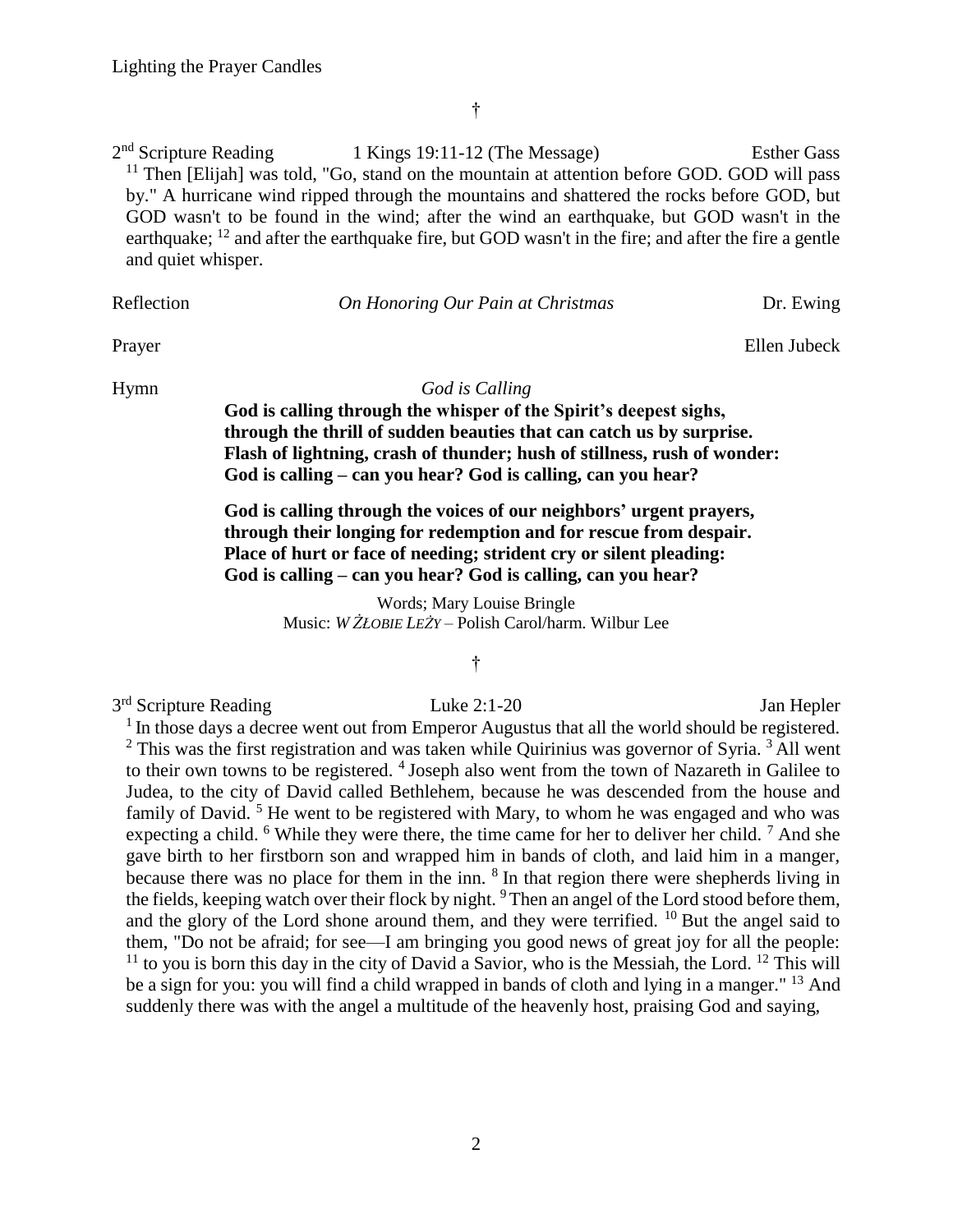$14$  "Glory to God in the highest heaven, and on earth peace among those whom he favors!"  $15$ When the angels had left them and gone into heaven, the shepherds said to one another. "Let us go now to Bethlehem and see this thing that has taken place, which the Lord has made known to us."  $^{16}$  So they went with haste and found Mary and Joseph, and the child lying in the manger.  $^{17}$ When they saw this, they made known what had been told them about this child; <sup>18</sup> and all who heard it were amazed at what the shepherds told them. <sup>19</sup> But Mary treasured all these words and pondered them in her heart. <sup>20</sup> The shepherds returned, glorifying and praising God for all they had heard and seen, as it had been told them.

Reflection *On Living Into Light and Hope* Dr. Ewing

Prayer Frank Hancock

Christmas Carol *O Little Town of Bethlehem* **O little town of Bethlehem, how still we see thee lie! Above thy deep and dreamless sleep the silent stars go by. Yet in thy dark streets shineth the everlasting light; The hopes and fears of all the years are met in thee tonight.**

> **For Christ is born of Mary; and gathered all above, While mortals sleep the angels keep their watch of wondering love. O morning stars, together proclaim the holy birth! And praises sing to God the King, and peace to all on earth.**

**How silently, how silently, the wondrous gift is given! So God imparts to human hearts the blessings of His heaven. No ear may hear His coming, but in this world of sin, where meek souls will receive Him still, the dear Christ enters in.**

**O holy Child of Bethlehem, descend to us, we pray; Cast out our sin, and enter in, be born in us today. We hear the Christmas angels the great glad tidings tell; O come to us, abide with us, our Lord Emmanuel!**

> Words: Phillips Brooks Music: *ST. LOUIS –* Lewis Henry Redner

> > †

Benediction Frank Hancock

Postlude Michael Frank *I Will Come to You* **words and music: David Haas** *I will come to you in the silence, I will lift you from all your fear. You will hear my voice, I claim you as my choice, be still and know I am here.*

> *I am hope for all who are hopeless, I am eyes for all who long to see. In the shadows of the night, I will be your light, come and rest in me.*

*Do not be afraid, I am with you. I have called you each by name. Come and follow me, I will bring you home; I love you and you are mine.*